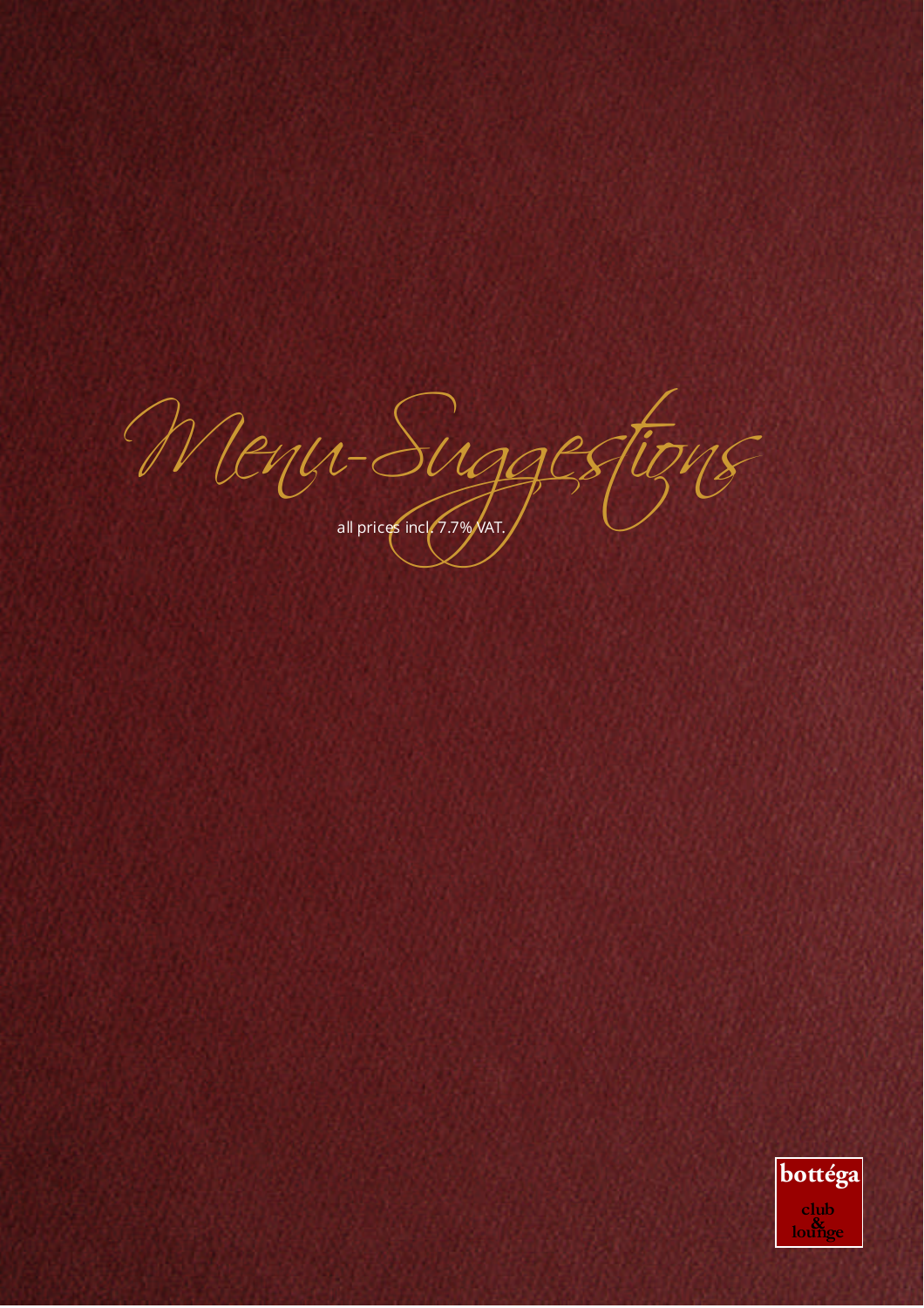*Menu 1*

Antipasti Buffet \*\*\*

Autumn salad bouquet with balsamic dressing with fried giant shrimps

\*\*\*

Lemon sorbet with strawberry limes and prosecco

\*\*\*

Veal carée roast with port wine sauce market vegetables and mashed potato with chives

\*\*\*

Two kinds of chocolate mousse on mango sauce mirror surrounded by fruit

*Menu 3*

Antipasti Buffet \*\*\*

Lettuce Salad on Balsamico Dressing with roasted seasonal mushrooms

Beef bouillon with vegetables Julienne and pancakes

\*\*\*

\*\*\*

Veal saltimbocca with walnut jus ratatouille and boletus risotto

\*\*\*

Ice caramel on strawberry sauce mirror with fruits

*Menu 2*

Antipasti Buffet \*\*\*

Potato soup with cream topping and red potato chip

\*\*\*

Fried fillet of gold perch with stuffed courgette Baked potato and tzatziki

\*\*\*

Hot raspberries with vanilla ice cream

*Menu 4*

Antipasti Buffet \*\*\*

Autumn salad bouquet, balsamic dressing with fried bacon

\*\*\*

white wine froth soup with roasted Black Tiger Prawn

\*\*\*

Fried roast beef with Bérnaise sauce, glazed carrots and potato gratin \*\*\*

White chocolate mousse with cherries in sesame basket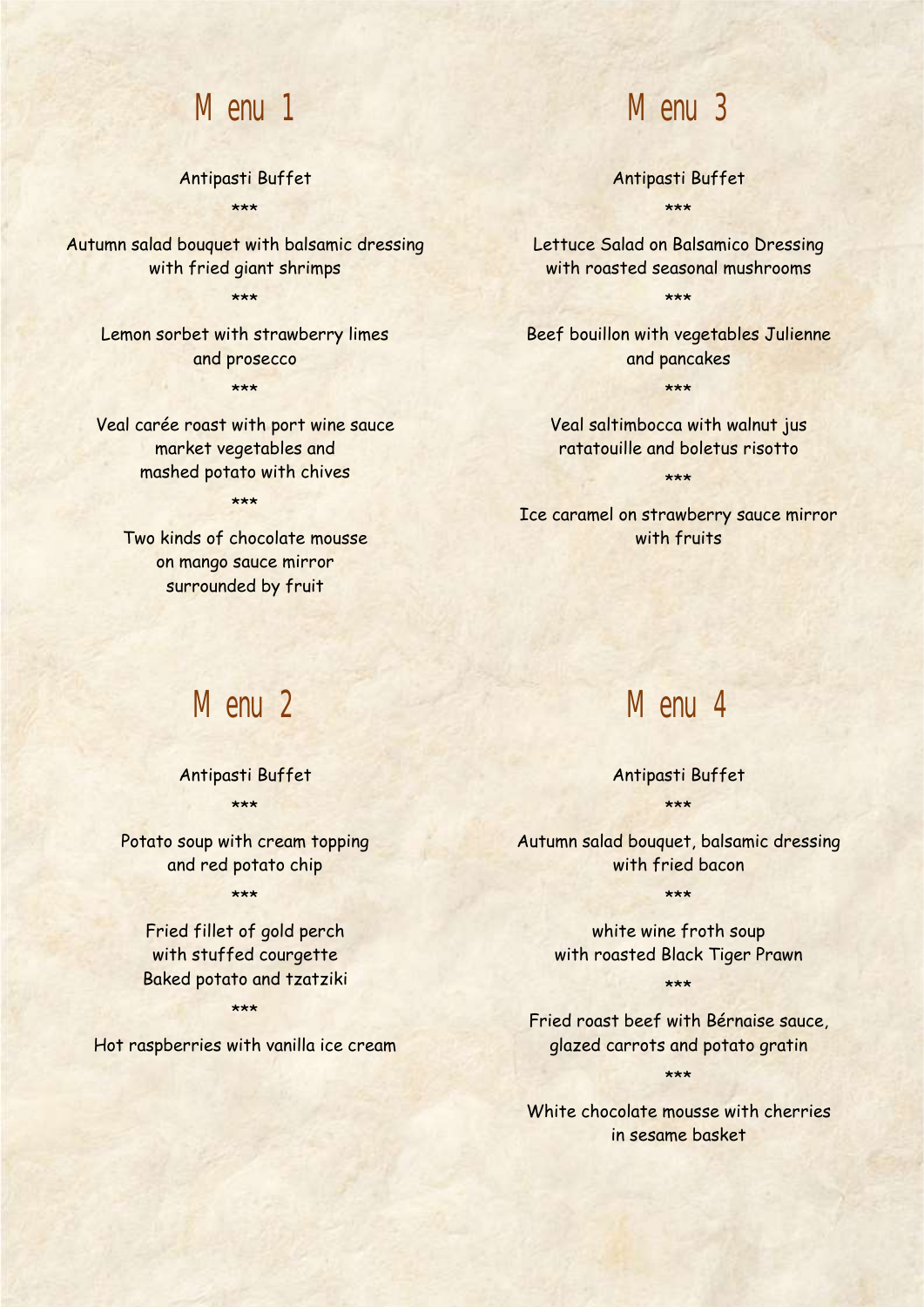*Menu 5*

Antipasti Buffet \*\*\*

Ravioli stuffed with riccota and spinach on light tomato sauce

\*\*\*

Fried monkfish fillet with saffron foam spinach and boiled potatoes

\*\*\*

Soufflé Glace Grand Marnier with fresh fruits

*Menu 7*

Antipasti Buffet \*\*\*

Tagliatelle with fried smoked salmon strips with dill cream sauce

\*\*\*

Blood orange sorbet with Campari

\*\*\*

Marinated beef fillet with porcini mushroom sauce, seasonal vegetables and potato croquettes

\*\*\*

Dark chocolate mousse on spice oranges

*Menu 6*

Antipasti Buffet \*\*\*

lamb's lettuce, balsamic dressing served with figs stuffed with goat cheese

\*\*\*

Mango sorbet with cassis liqueur and prosecco \*\*\*

Pork fillet medaillon in raw ham jacket with Calvados sauce, served with vegetable bouquet and fried potatoes

\*\*\*

Ice caramel on strawberry sauce mirror with fruits

*Menu 8*

Antipasti Buffet \*\*\*

Tomato cream soup with herb crôutons \*\*\*

Giant fried shrimp on marinated entrecôte with garlic jus, courgette vegetables and baked pasta

\*\*\*

Ice caramel on strawberry sauce mirror with fruits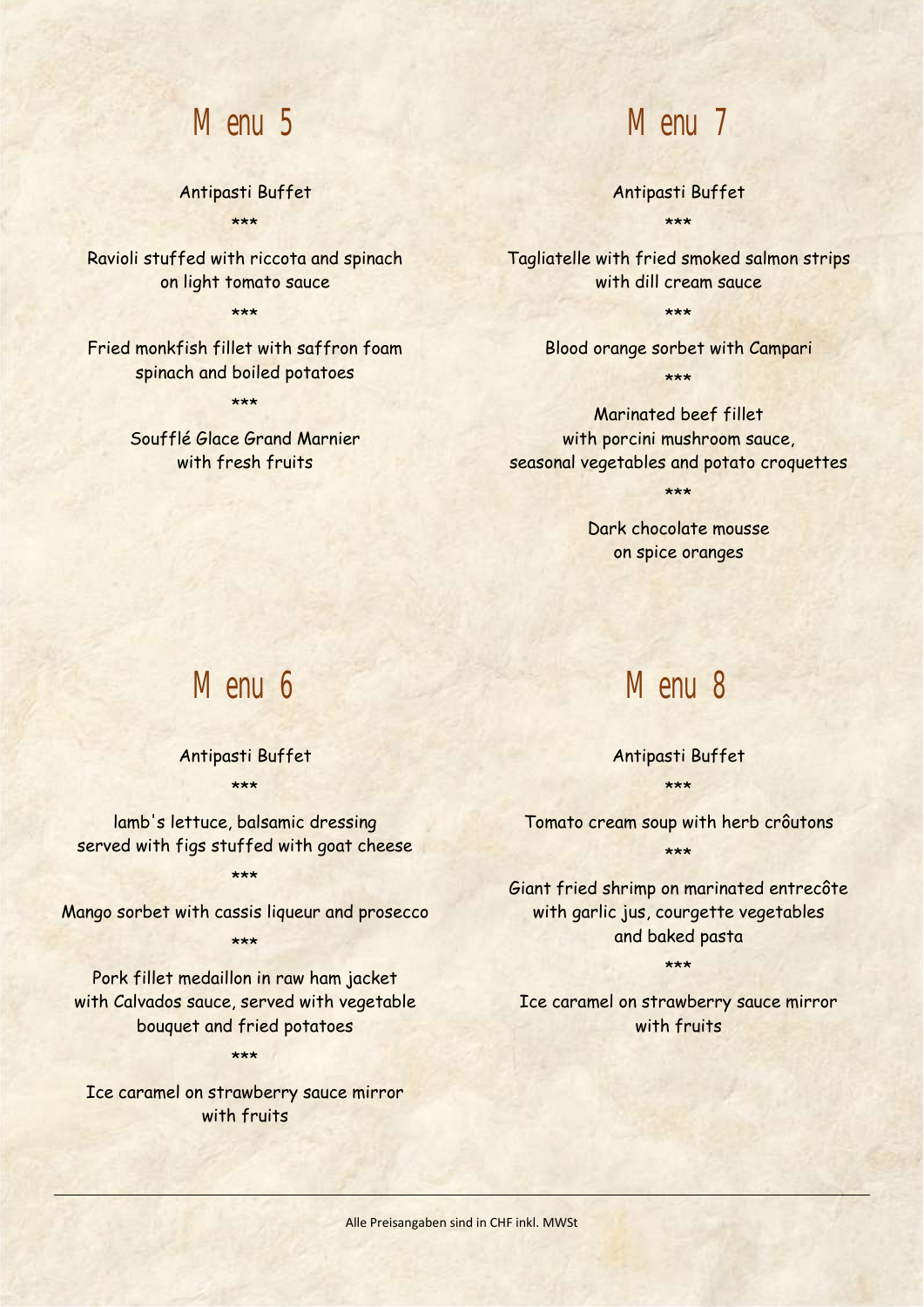*Menu 9*

Antipasti Buffet \*\*\*

Mixed leaf salad with balsamic dressing \*\*\*

> Carrot-ginger-foam soup with spring roll \*\*\*

Three fillets (beef, veal and pork fillets) seasonal vegetables and Williams croquettes

\*\*\*

Cinnamon parfaît with red wine plums

*Menu 10*

*Menu 11*

Antipasti Buffet \*\*\*

Ruccola salad with fried prawns, olives and dried tomatoes

\*\*\*

Zurich-style sliced meat with seasonal vegetables and butter noodles

\*\*\*

Ice caramel on strawberry sauce mirror with fruits

*Menu 12*

Antipasti Buffet \*\*\*

Broccoli cream soup with thyme cream \*\*\*

Roasted chicken breast with basil and mozzarella au gratin on spicy tomato sauce with seasonal vegetables and pasta

\*\*\*

Warm wild berry compote with Tiràmisuglacé

Colourful salad bouquet with balsamic dressing smoked salmon and dill-horseradish cream

\*\*\*

Antipasti Buffet \*\*\*

Lamb carrée roast with rosemary jus vegetables à la provençale and potato gratin

\*\*\*

Profiteroles with chocolate sauce and whipped cream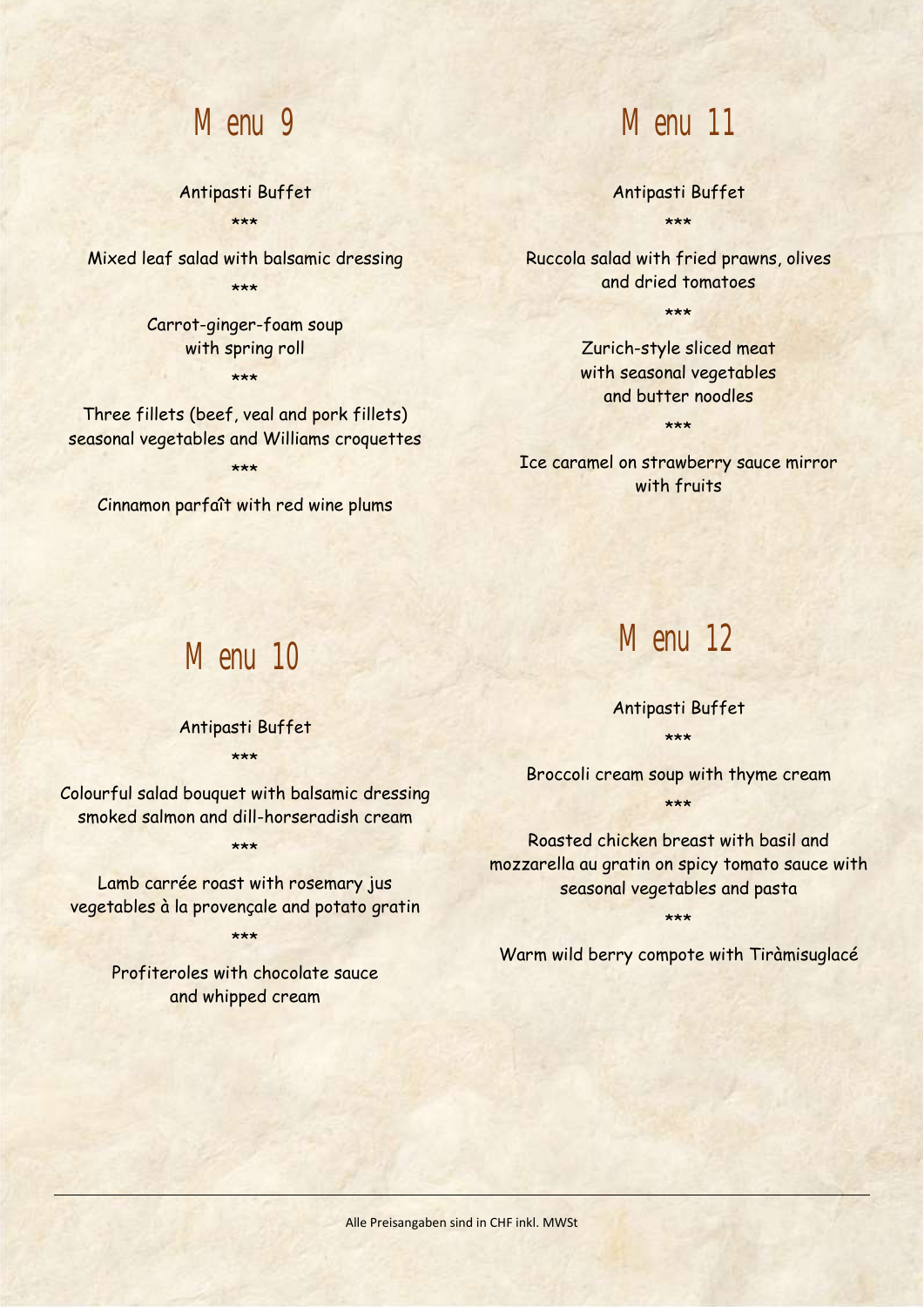# *Cold starters and salads*

| With the aperitif our Antipasti Buffet               | $19 -$ |
|------------------------------------------------------|--------|
|                                                      |        |
| Mixed leaf salad                                     |        |
| with house dressing                                  | 8.50   |
| Seasonal salad bouquet                               |        |
| with balsamico dressing and fried bacon              | 9.50   |
| lamb's lettue                                        |        |
| with house dressing and egg                          | 10.50  |
| Ruccola salad with Parmesan cheese                   |        |
| Olives and dried tomatoes                            | $11 -$ |
| lamb's lettuce with house dressing                   |        |
| with roasted seasonal mushrooms                      | 11.50  |
| Colourful salad bouquet with house dressing          |        |
| served with smoked salmon and horseradish mousse     | 12.50  |
| Salad bouquet with house dressing                    |        |
| with fried giant prawns                              | 13.50  |
| Tomatoes and Mozzarella                              |        |
| with Aceto balsamico and Olio di Oliva extra vergine | 11.50  |
| Scallaps on everywher salad (Tzatziki)               | 15.50  |
| Salmon tartare garnished                             |        |
| with toast and butter                                | 16.50  |
| Beef carpaccio with thin flaked Parmesan cheese      |        |
| refined with olive herb essence                      | 16.50  |
|                                                      |        |

Alle Preisangaben sind in CHF inkl. MWSt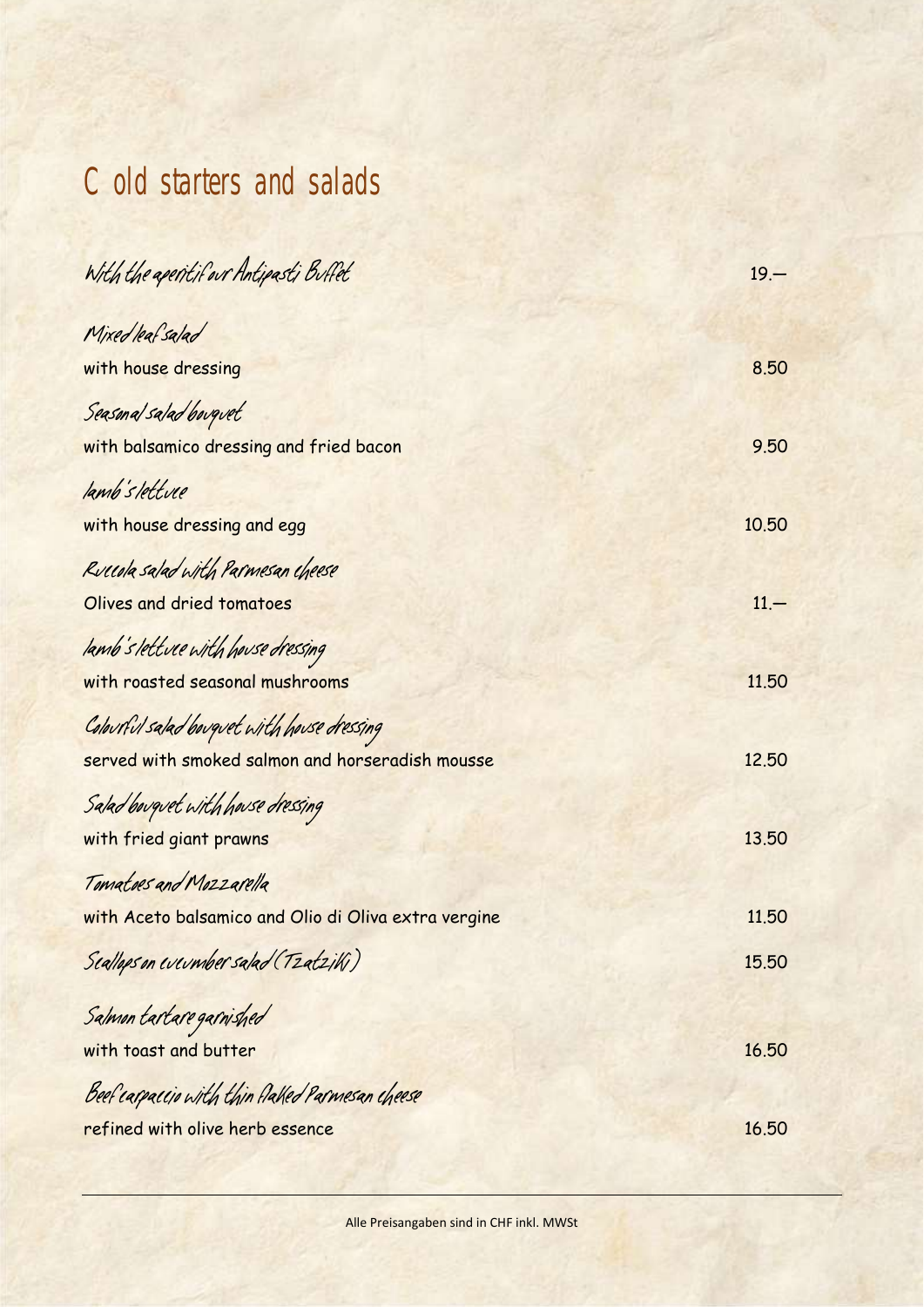## *Warm starters*

| Ravioli stuffed with riccota and spinach               |       |
|--------------------------------------------------------|-------|
| drizzled with sage butter, served with parmesan cheese | 15.50 |
| Tagtvalette with lived smoked satmon slives            |       |
| on dill cream sauce                                    | 15.50 |
| Tortellini with light herb cream savee                 | 15.50 |
| Givilled eggplant with Hallovmi av gratin              | 14.50 |
| Filled dungtings with portini mushroom savee           | 16.50 |
| Penne della casa with homemade Svgo                    | 14.50 |
| Greek prawns                                           |       |
| in a tasty tomato sauce with feta cheese               | 15.50 |
|                                                        |       |
| SOUPS                                                  |       |
| Potato and leek soup with cap of whipped cream         | 10.50 |
| Beef bovillon with vegetable strips and pancalles      | 10.50 |
| Cream of tomato soup with a cap of whipped cream       |       |
| and herb croutons                                      | 9.50  |
| Broccoti cream soup with thyme cream foam              | 10.50 |
| White wine froth say with fried prawns                 | 13.50 |
| Carrot-ginger-foam soup                                | 13.50 |

Alle Preisangaben sind in CHF inkl. MWSt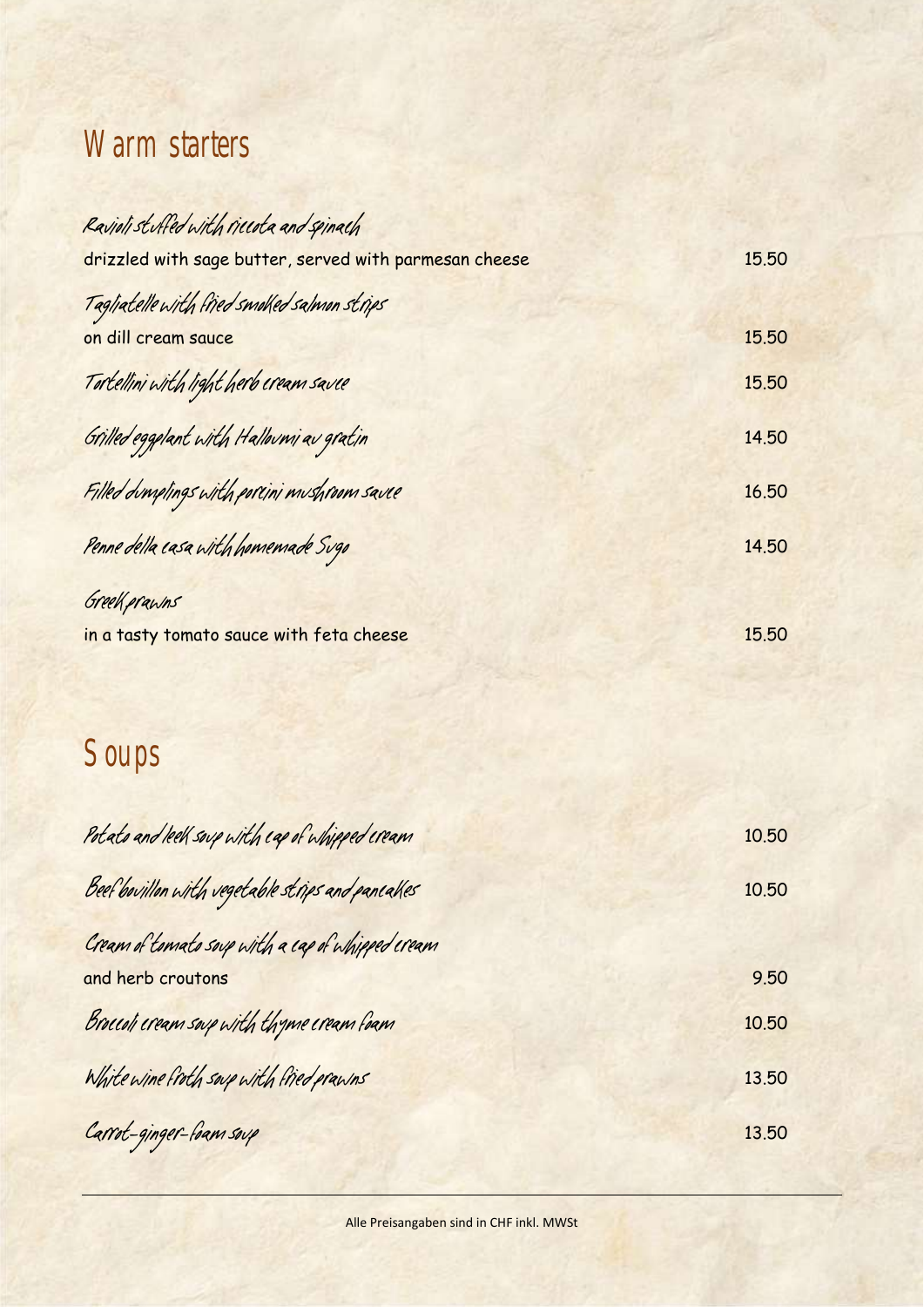## *Intermediate courses*

| Lemon sorbet with strawberry times and prosecco | 12.50 |
|-------------------------------------------------|-------|
| Mango sorbet with cassis liqueur and prosecco   | 12.50 |
| Blood orange sorbet with Campari                | 12.50 |
| Cassissorbet with Prosecco                      | 12.50 |
| Plum sorbet with Vieille Prune                  | 12.50 |

# *Fish*

| Fried redfish fillet                                    |        |
|---------------------------------------------------------|--------|
| with vegetable bouquet, baked potato and tzatziki       | $32 -$ |
| Monkfish fillet poached                                 |        |
| Saffron foam with spinach and rice                      | $33 -$ |
| Pike-perch fillet fried in almond butter,               |        |
| <b>Boiled potatoes and spinach</b>                      | 29.50  |
| Salmon steal grilled napped with tight white wine savee |        |
| served with vegetable rice and spinach                  | $34 -$ |
| Mixed fish plate (fish selection by arrangement)        |        |
| Baked potatoes and vegetable bouquet                    | $36 -$ |
| Maharani Prawns                                         |        |
| in a classy curry sauce served in a rice ring           | $29 -$ |
|                                                         |        |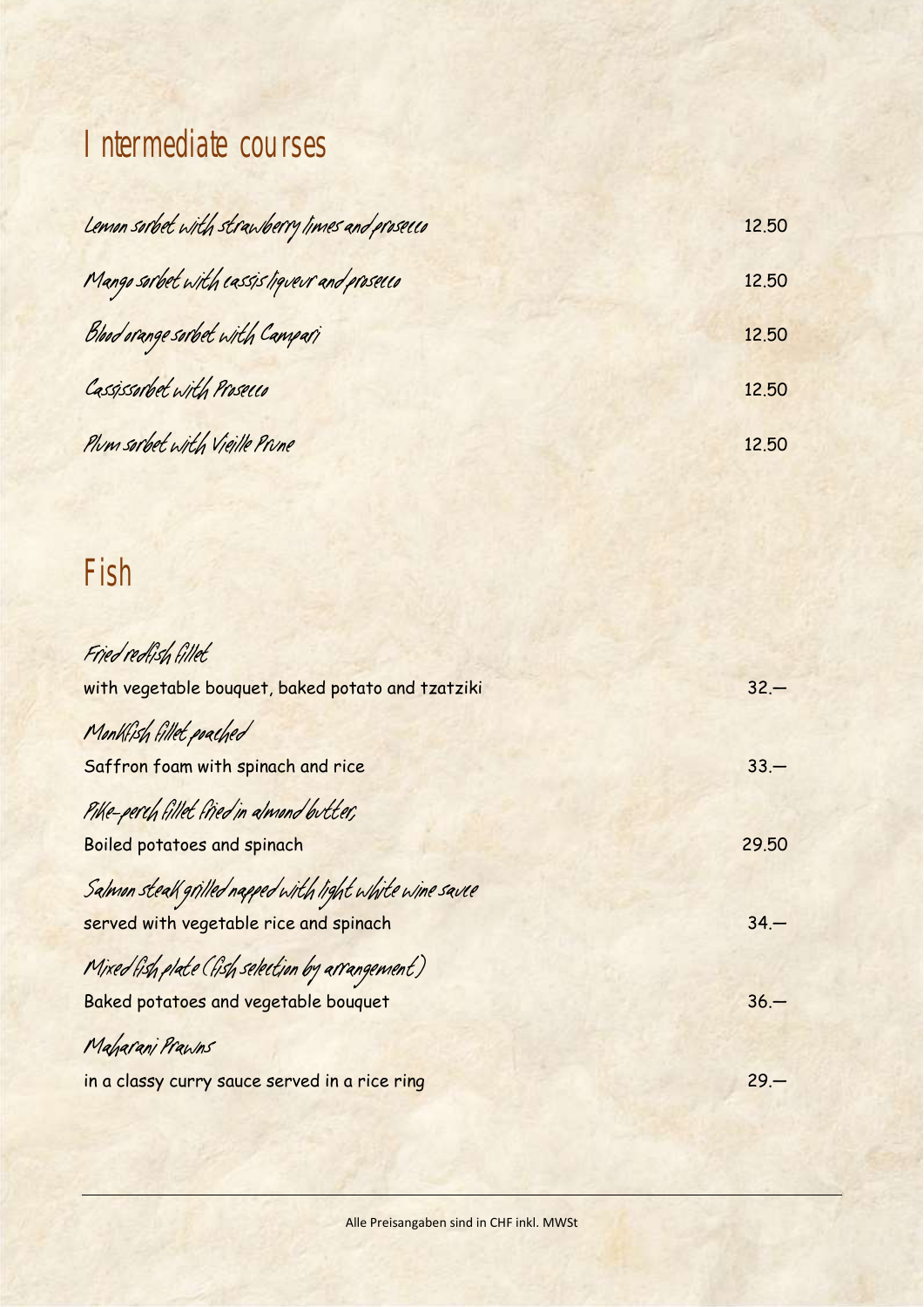# *Meat*

| Roasted corn poulard breast with basil and mozzarella av gratin |        |
|-----------------------------------------------------------------|--------|
| on spicy tomato sauce with vegetable bouquet and pasta          | 31.50  |
| Porth fillet medaillon in raw ham jacket with Calvados saved    |        |
| with vegetable bouquet and fried potatoes                       | 36.50  |
| Chicken stres with spicy red wry savee                          |        |
| with coconut milk and Asian vegetables served with basmati rice | $29 -$ |
| Veal Sattimbolla Rosemary Jus                                   |        |
| with ratatouille and risotto                                    | 39.50  |
| Zvrich-style veal strips                                        |        |
| with vegetable bouquet and butter noodles                       | 30.50  |
| Veal carée roast in his jus                                     |        |
| served with vegetable bouquet and potato gratin                 | $42 -$ |
| Lamb rack with resemary jus                                     |        |
| with vegetables à la provençale and potato gratin               | $41 -$ |
| Roast beef low-cooled                                           |        |
| with sauce Bérnaise with vegetable bouquet and potato gratin    | $45 -$ |
| Surt't Turt – gritted entrecâte with giant shrimp               |        |
| served with herb butter, fried potatoes and vegetable bouquet   | $46 -$ |
| Fillet of beef with poreini mushroom savee                      |        |
| with vegetable bouquet and potato croquettes                    | $49 -$ |
| Triofilet (beef, veal and port fillets)                         |        |
| Vegetable bouquet and Williams croquettes                       | $59 -$ |
| Veal steak with cognac morel savee                              |        |
| and butter noodles with vegetables                              | $52 -$ |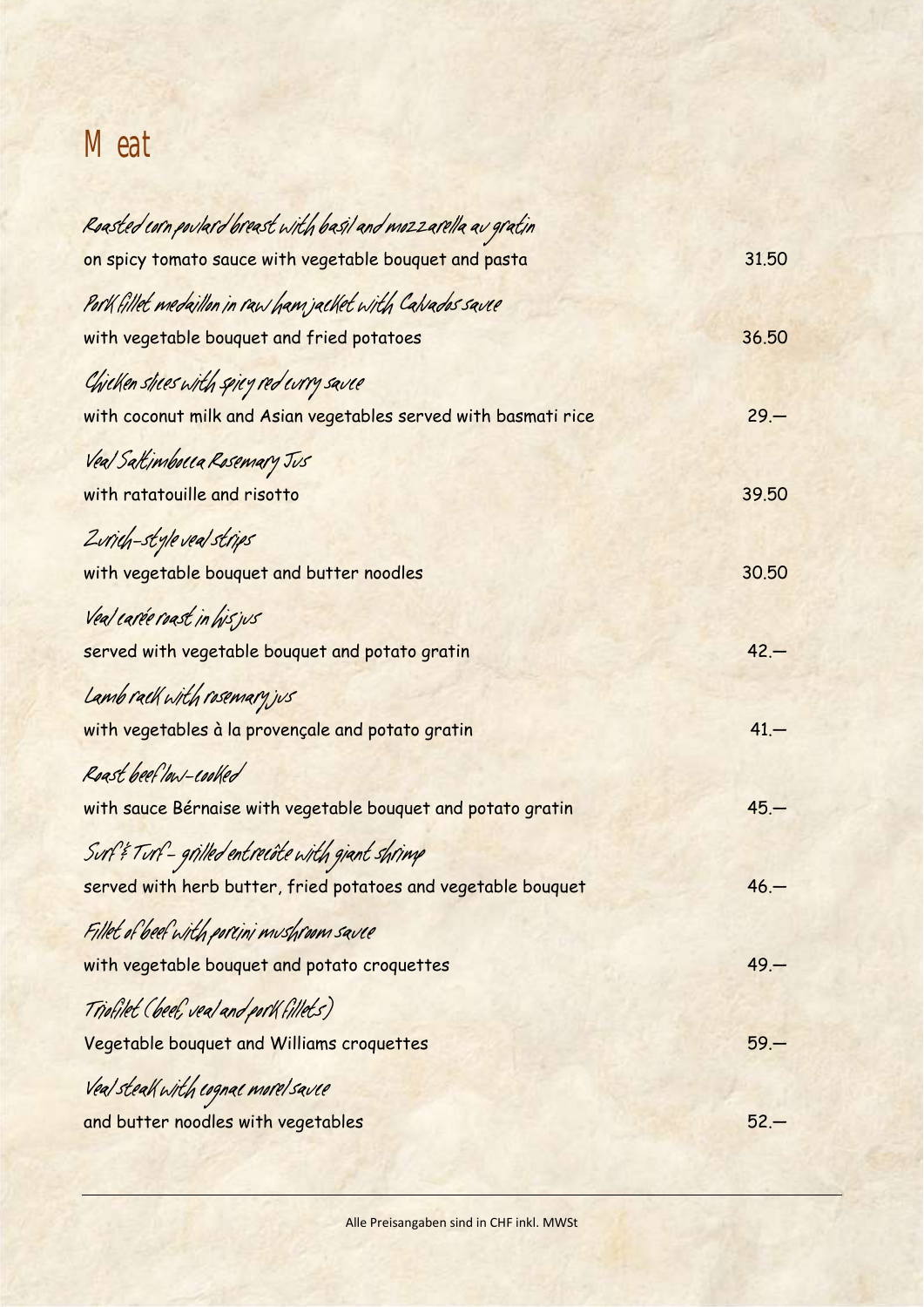

Chinese Fondue (à discrétion) 49.— Rich Mediterranean Antipasti Buffet 29. further buffets by arrangement

#### *Desserts*

| Ice caramel with fresh frits and whipped cream           | 10.50 |
|----------------------------------------------------------|-------|
| Hot raspberries with vanilla ice cream and whipped cream | 11.50 |
| Cinnamon partait with red wine plums                     | 12,50 |
| Crema Catalana                                           |       |
| garnished with fresh fruits and whipped cream            | 11.50 |
| Pannacotta with berries and whipped cream                | 11.50 |
| Chocolate Mousse Duett                                   |       |
| white and dark chocolate mousse with cherries            | 14.50 |
| bottéga Trilogy                                          |       |
| Pannacotta, Crema Catalana                               |       |
| and red wine plums with cinnamon parfait                 | 14.50 |
| Fresh fruit salad with maraschino                        | 12.50 |

Alle Preisangaben sind in CHF inkl. MWSt